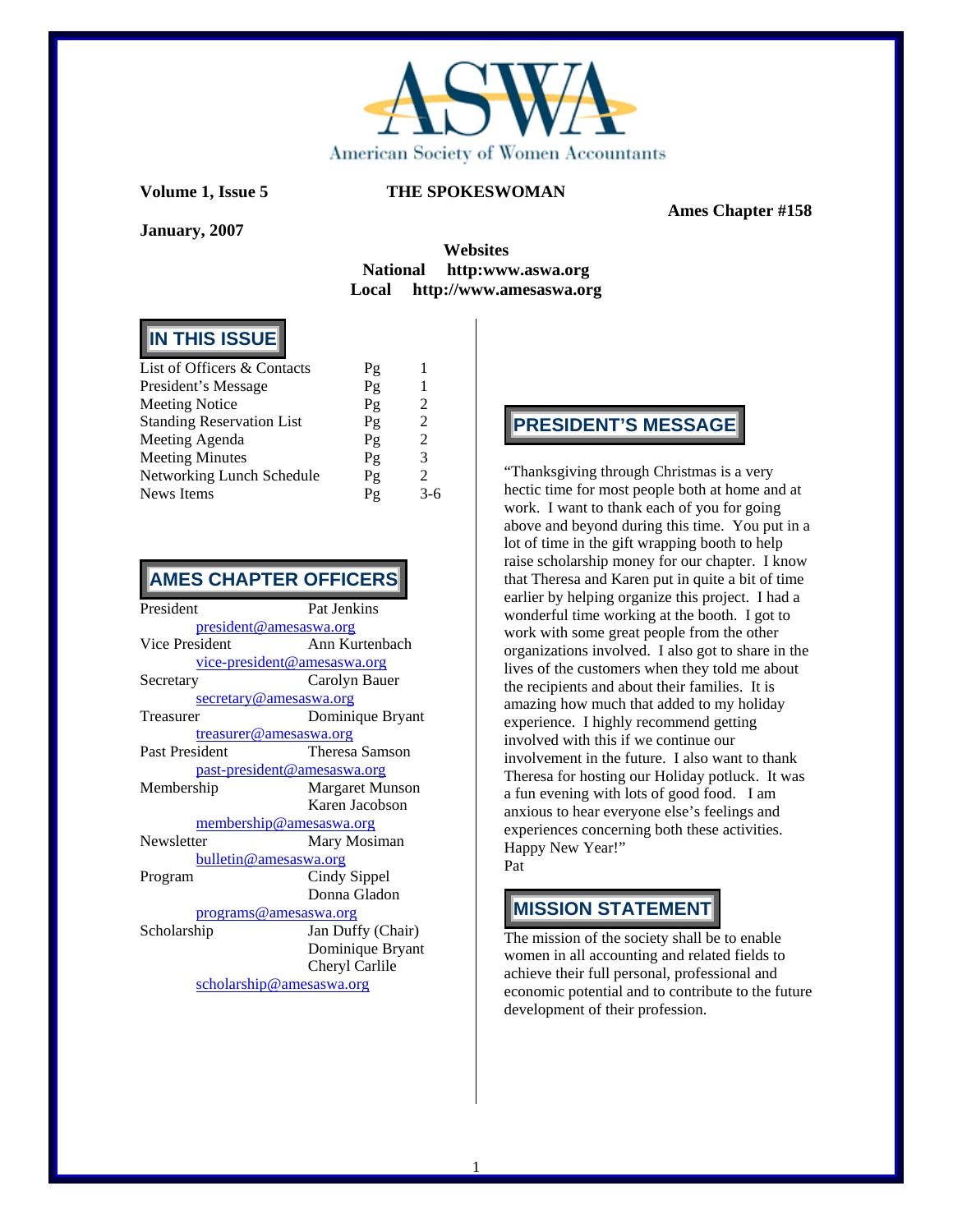

**January, 2007** 

### **Volume 1, Issue 5 THE SPOKESWOMAN**

 **Ames Chapter #158** 

**Websites National http:www.aswa.org Local http://www.amesaswa.org** 

# **MEETING NOTICE**

**Date: Wednesday, January 17, 2007** 

| <b>Time: Networking</b> | $5:30$ pm |
|-------------------------|-----------|
| <b>Speaker</b>          | $6:00$ pm |
| <b>Dinner/Meeting</b>   | $7:00$ pm |

### **Location:**

**Buford's Restaurant Bunkhouse 2601 East 13th Street, Ames** 

**RSVP: noon Tuesday, January 16th Donna Gladon donnagladon@yahoo.com 515-233-6554** 

**Speaker: Bill Dilla, Associate Professor, ISU** 

**Topic: Fraud Investigation** 

### **STANDING RESERVATION LIST**

#### **(Call only if you will NOT be attending)**

Cindy Sippel Jan Duffy<br>Kara Mikesell Theresa S Ann Kurtenbach Karen Jacobson Pat Jenkins

Theresa Samson<br>Kate Mulder

# **JANUARY AGENDA**

- **American Society of Women Accountants Ames Chapter #158 January 17, 2007**
- **1. Call to Order**
- **2. Quorum**
- **3. Approval of November Minutes**
- **4. Treasurer's Report** 
	- **a. Monthly Report**
- **5. Committee Reports** 
	- **a. Membership** 
		- **b. Program**
		- **c. Bulletin**
		- **d. Scholarship**
- **6. Old Business**
- **7. New Business** 
	- **a. ASWA Social Outing**
- **8. Announcements a. Next Meeting-February 21,2007** 
	- **at Buford's**
	- **b. Networking Lunch – Tues., Jan. 30 at The Cafe.**
- **9. Adjournment**

# **NETWORKING LUNCHEONS**

| The Café              |
|-----------------------|
| Olde Maine Brewing Co |
| Dublin Bay            |
| Lucullan's            |
| La Fuente             |
| Wallabys              |
|                       |

RSVP to Karen Jacobson by 12:00 noon the day prior to the luncheon 294-9388 or 733-2660 kjacobso@iastate.edu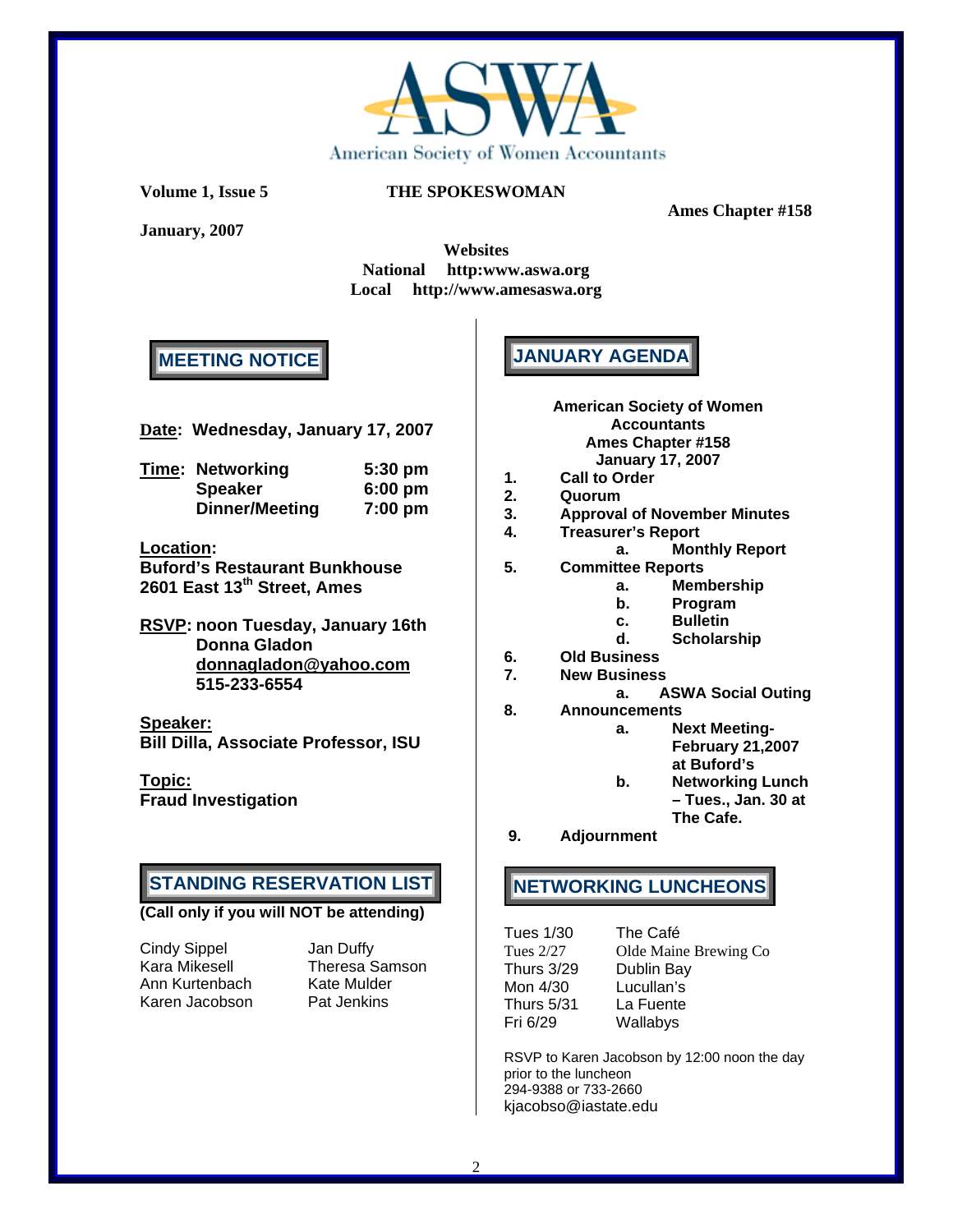

 **Ames Chapter #158** 

**January, 2007** 

**Websites National http:www.aswa.org Local http://www.amesaswa.org** 

# **DECEMBER MINUTES**

**No Board Meeting at the December meeting; no minutes to present.** 

# **MEMBER BIRTHDAYS**



**January 7th Kate Mulder** 

**Cindy Sippel February 7<sup>th</sup><br>
February 13<sup>th</sup>

<b>Compary Mary Mosima February 13<sup>th</sup> Mary Mosiman**<br>**February 15<sup>th</sup> Karen Jacobso Karen Jacobson** 

**HAPPY BIRTHDAY!!** 

# **NEWS ITEMS**

IRS NEWS FOR TAX PROFESSIONALS JANUARY 2007

• Upcoming Tax Talk Today programs include Getting Ready for Filing Season 2007 (Part 2 - Business) on January 9, 2007, and Simplifying Tip Reporting on February 13, 2007. They can be viewed either live or archived at

http://www.taxtalktoday.tv. The transcript of these programs is also available. Read about how to file tax credits recently extended.

● Free Telephone Forums - Pre-registration is required. Register at **AT&T** Teleconference Services Web site to get a personal identification number (PIN) for joining the conference. **https://www.attevent.com/rsvpreg.asp**

Conference dial-in numbers: Toll free: 1-866-216-6835 Toll: 1-913-227-1220

| <b>Topic</b>                         | Date                | Time -<br>Central | Time-<br>Mountain | Conference<br>Access<br>Code |
|--------------------------------------|---------------------|-------------------|-------------------|------------------------------|
| Electronic<br><b>IRS</b>             | Jan.<br>11,<br>2007 | 11:00am           | 10:00<br>am       | 754087                       |
| Telephone<br>Excise<br>Tax<br>Refund | Jan.<br>17.<br>2007 | $9:00$ am         | 8:00<br>am        | 694494                       |
| Telephone<br>Excise<br>Tax<br>Refund | Jan.<br>17,<br>2007 | 10:30am           | 9:30<br>am        | 574679                       |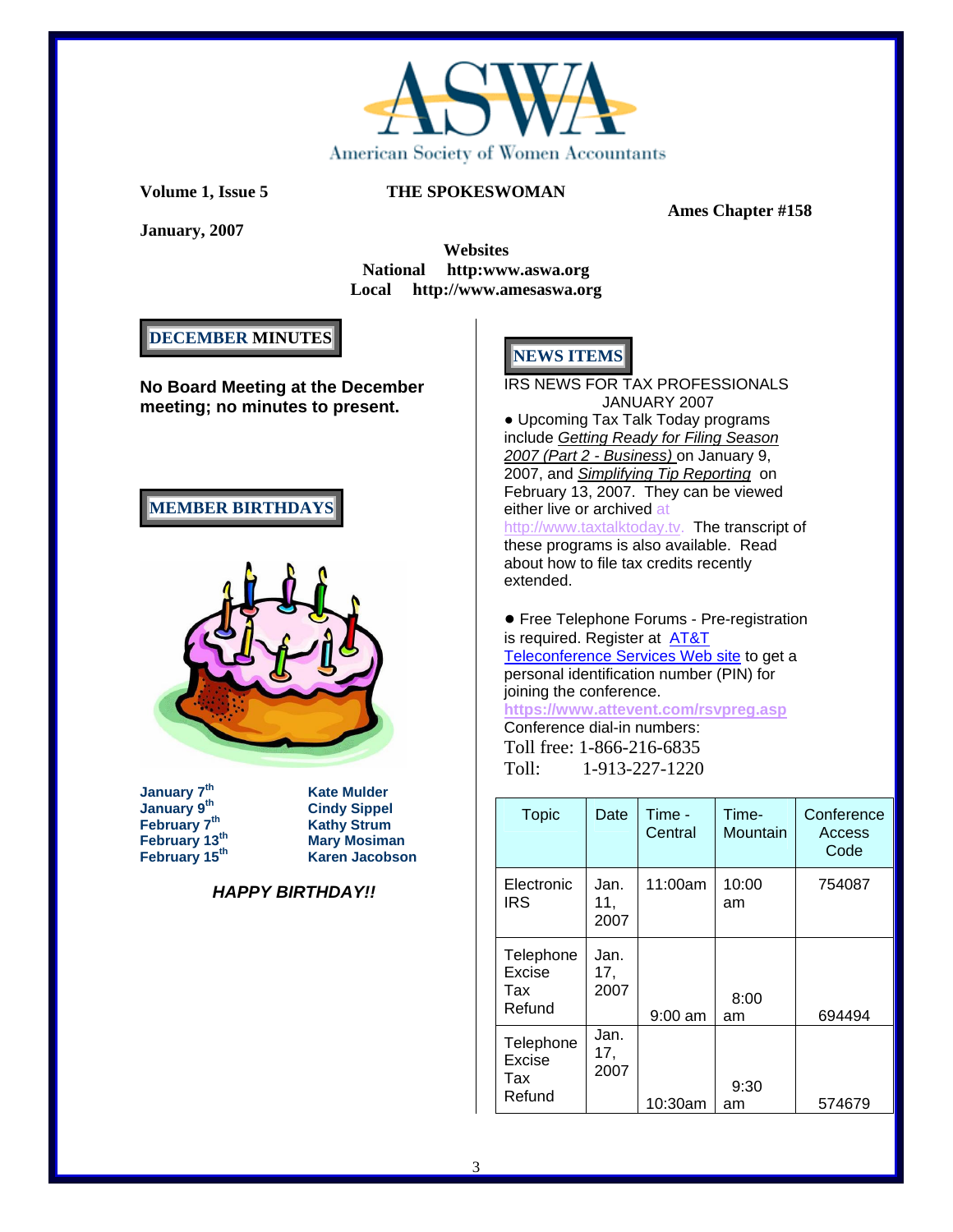

 **Ames Chapter #158** 

**January, 2007** 

### **Websites National http:www.aswa.org Local http://www.amesaswa.org**

| as Cost of Goods Sold; Third-Party<br>Jan.<br>Telephone<br>Reporting; Home Office Deduction;<br>17,<br>Car<br>Excise<br>and Truck Expense Deduction; and<br>2007<br>Tax<br>11:30<br>Depreciation. We encourage you to<br>Refund<br>12:30pm<br>519466<br>share these with your clients.<br>am<br>Jan.<br>Telephone<br>17,<br>• Under the Bank Secrecy Act (BSA),<br><b>Excise</b><br>2007<br>money services transactions such as check<br>Tax<br>1:30<br>cashing, money orders, traveler's checks,<br>Refund<br>2:30 pm<br>332864stored value, currency dealing and<br>pm<br>818469xchange, and money transfer services may<br>Feb.<br>11:00am<br>10:00<br>Payroll &<br>have reporting and record keeping<br>Foreign<br>13,<br>am<br>requirements that the IRS examines for<br>2007                                                                                                                                                                                                                                                                                                                                                                                                                                                                                                                                                                                                                                                                                                                                                                                                                                                                                                                                                                                                                                                                                                                                                                                                                                                                                                                                                                                         |         |
|----------------------------------------------------------------------------------------------------------------------------------------------------------------------------------------------------------------------------------------------------------------------------------------------------------------------------------------------------------------------------------------------------------------------------------------------------------------------------------------------------------------------------------------------------------------------------------------------------------------------------------------------------------------------------------------------------------------------------------------------------------------------------------------------------------------------------------------------------------------------------------------------------------------------------------------------------------------------------------------------------------------------------------------------------------------------------------------------------------------------------------------------------------------------------------------------------------------------------------------------------------------------------------------------------------------------------------------------------------------------------------------------------------------------------------------------------------------------------------------------------------------------------------------------------------------------------------------------------------------------------------------------------------------------------------------------------------------------------------------------------------------------------------------------------------------------------------------------------------------------------------------------------------------------------------------------------------------------------------------------------------------------------------------------------------------------------------------------------------------------------------------------------------------------------|---------|
|                                                                                                                                                                                                                                                                                                                                                                                                                                                                                                                                                                                                                                                                                                                                                                                                                                                                                                                                                                                                                                                                                                                                                                                                                                                                                                                                                                                                                                                                                                                                                                                                                                                                                                                                                                                                                                                                                                                                                                                                                                                                                                                                                                            |         |
|                                                                                                                                                                                                                                                                                                                                                                                                                                                                                                                                                                                                                                                                                                                                                                                                                                                                                                                                                                                                                                                                                                                                                                                                                                                                                                                                                                                                                                                                                                                                                                                                                                                                                                                                                                                                                                                                                                                                                                                                                                                                                                                                                                            |         |
| compliance with the <b>BSA</b> requirements. Find                                                                                                                                                                                                                                                                                                                                                                                                                                                                                                                                                                                                                                                                                                                                                                                                                                                                                                                                                                                                                                                                                                                                                                                                                                                                                                                                                                                                                                                                                                                                                                                                                                                                                                                                                                                                                                                                                                                                                                                                                                                                                                                          | Workers |
| out more about money services businesses<br>• Notice 2006-108 sets forth a proposed<br>and the <b>Financial Crimes Enforcement</b><br>revenue ruling concerning the application of<br>Network.<br>the Self-Employment Contributions Act<br>(SECA) tax to payments made by the U.S.<br><b>ECENT TECHNICAL GUIDANCE</b><br>Department of Agriculture (USDA) under the<br>Conservation Reserve Program (CRP). This<br>• Monthly <b>Issue Management Summary</b><br>is related to the Wuebker decision.<br>Reports (IMRS) are available on<br>www.irs.gov. . IMRS is a streamlined and<br>. Notice 1036 has the early release of 2007<br>structured process that facilitates<br>employee withholding tables.<br>stakeholder issue identification, resolution<br>and feedback. Tax professionals should<br>• Check out the winter issue of the <b>SSA/IRS</b><br>forward significant issues regarding IRS<br>Reporter (Pub 1693). It includes information<br>policies, practices and issues to their<br>about a new Tip income reporting program,<br>Stakeholder Liaison:<br>exempt organization benefits, fringe<br>Anne.L.Hullinger2@irs.gov<br>benefits, and back-up withholding.<br>· Headliner Volume 185 e-Services is a<br>. For your small business clients:<br>suite of Internet products that allow third-<br>. The IRS is beginning a special, FREE,<br>party customers to conduct specific<br>e-newsletter for Small Businesses. Your<br>business activities with the IRS<br>clients can subscribe and hear the latest<br>electronically.<br>IRS news that pertains to their small<br>business.<br>• Headliner Volume 186. Practitioner Priority<br>Indirect link: go to www.irs.gov; click on<br>Service (PPS) is a toll-free accounts service<br>the Business tab; click on "News"; click<br>designed specifically for practitioners that<br>on "e-news subscriptions"; click on<br>offers consistent service to all practitioners<br>"Subscribe to e-news for Small<br>nationwide. PPS should be the first point of<br>Businesses".<br>contact for account-related issues.<br>Monthly fact sheets about areas of non-<br>compliance by small businesses with tax |         |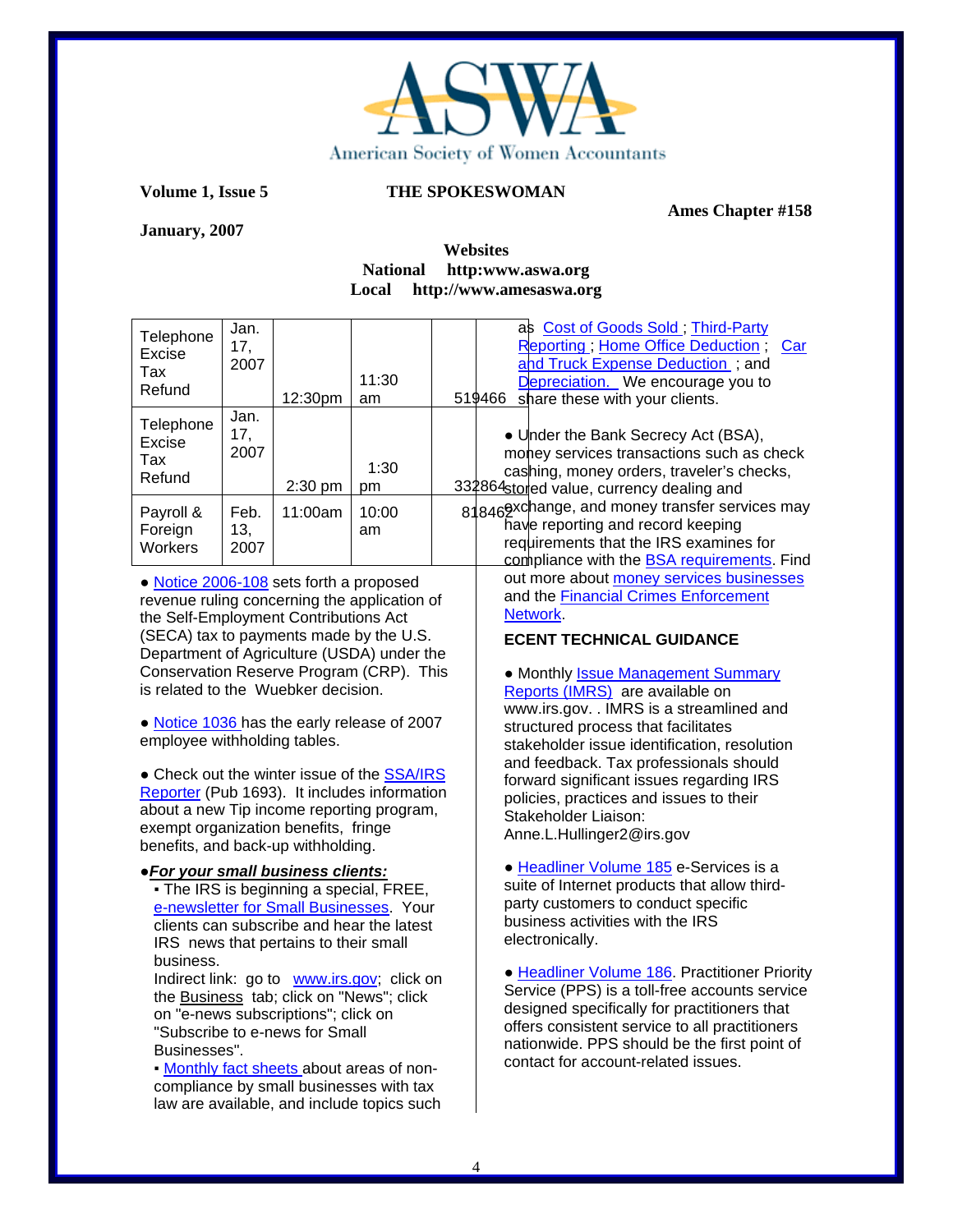

**January, 2007** 

#### **Ames Chapter #158**

### **Websites National http:www.aswa.org Local http://www.amesaswa.org**

• Announcement 2006-100 alerts the public regarding updated procedures for closing cases involving listed transactions when settlement on listed transactions was not able to be reached in the Office of Appeals.

● IR 2006-181 This information release provides certain general information regarding the results of the volume cap allocation process for the new Clean Energy Renewable Bonds ("CREBs") program created under the Energy Tax Incentives Act of 2005.

● IR 2006-182 American Honda Motor Company, Inc, has certified that its Honda Civic GX Model Year 2007 vehicle meets the requirements of the Alternative Motor Vehicle Credit.

● IR 2006-183 American Honda Motor Company, Inc., has certified that several of its Model Year 2007 vehicles meet the requirements of the Alternative Motor Vehicle Credit.

• IR 2006-184 The IRS has allocated nearly \$1 billion of tax credits to nine planned clean coal projects. For more info, also see the Department of Energy news release.

● IR 2006-185Notice 2006-100 provides guidance to employers and payers on reporting and wage withholding under Internal Revenue Code Section 409A for calendar years 2005 and 2006..

● IR 2006-186 Notice 2006-110 Taxpayers can follow new guidelines to substantiate donations to charities that were made by payroll deductions..

• IR-2006-192 Tax Law Changes May Affect People Giving to Charity:

IRS Offers Tips for Year-End Donations to Charity.

● Notice 2006-105 provides information on the extension of election of alternative deficit reduction contribution.

• Notice 2006-107 covers diversification requirements for qualified defined contribution plans holding publicly traded employer securities.

• Notice 2006-109 provides interim guidance to certain section 501(c)(3) organizations and related taxpayers regarding new legislation in the Pension Protection Act of 2006 ("Act") applicable to private foundations, supporting organizations, and charitable organizations that maintain donor advised funds.

• Notice 2007-01 permits foreign corporations engaged, or treated as engaged in a trade or business within the United States whose tax year end is on or after September 30, 2005, and whose original tax return due date (including extensions) was on or after June 15, 2006, and on or before August 17, 2006, to elect to apply the provisions of TD 9281 for such tax return filing period. Such taxpayers may adopt the rules provided in TD 9281 only if the rules are adopted in their entirety on an amended return filed within 180 days of December 18, 2006.

• Notice 2007-02, which provides transition relief with respect to the use of debit cards for medical expense reimbursements at certain merchants with non-health care related merchant category codes. It also addresses the use of debit cards for medical expense reimbursements at stores with the Drug Stores and Pharmacies merchant category code.